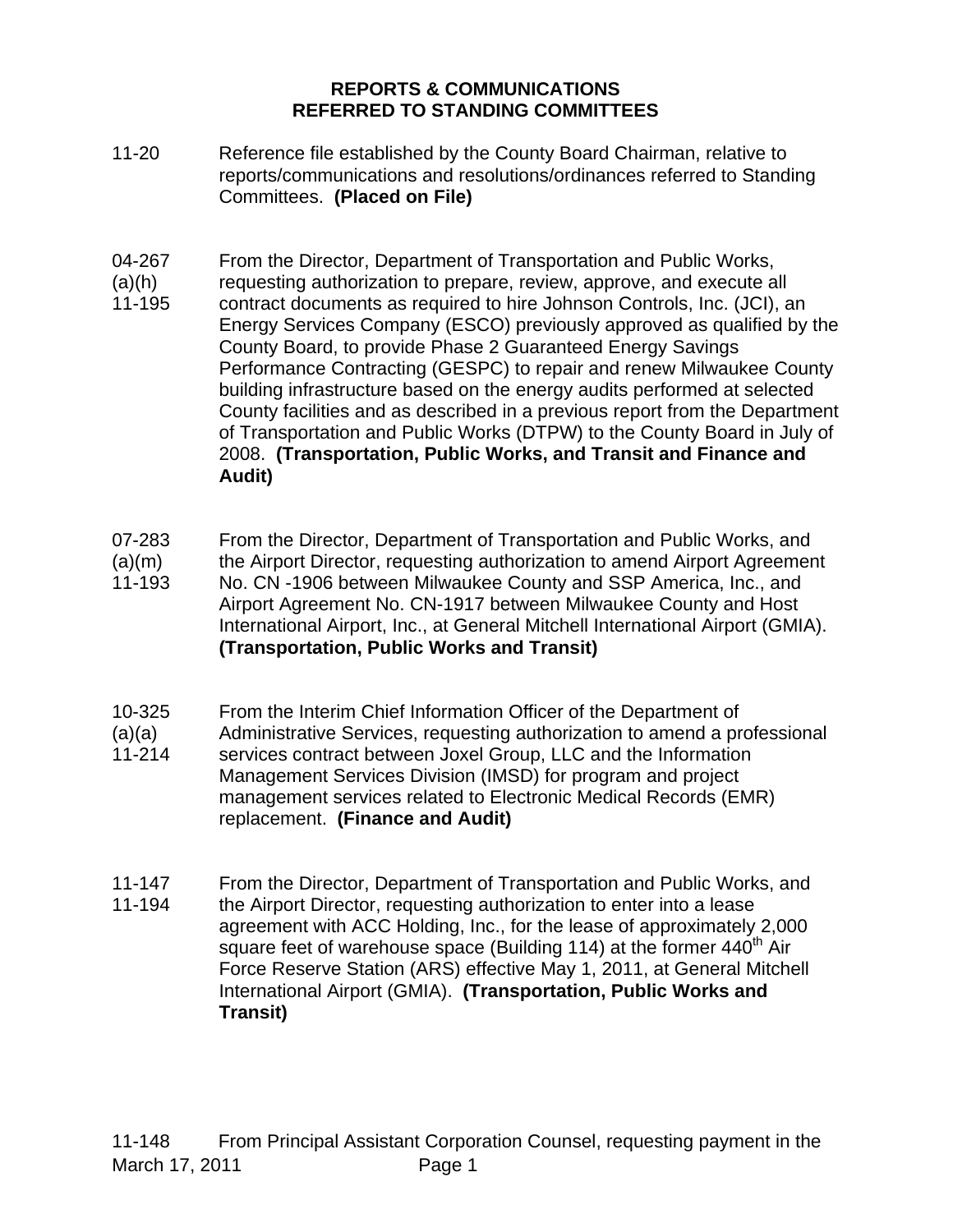- 11-200 amount of **\$5,000.00** in attorney's fees and **\$9,000.00** to Officer Raffael Nash in settlement of his lawsuit against Milwaukee County. **(Judiciary, Safety and General Services)**
- 11-149 11-198 From Principal Assistant Corporation Counsel, requesting payment in the amount of **\$10,600.00** to Officer Steven Stahl in settlement of his lawsuit against Milwaukee County. **(Judiciary, Safety and General Services)**
- 11-150 11-202 From Principal Assistant Corporation Counsel, requesting payment in the amount of **\$6,900.00** to Officer Allamont Perine in settlement of his lawsuit against Milwaukee County. **(Judiciary, Safety and General Services)**
- 11-151 From **Christopher R. Boyd**, submitting a claim for the alleged loss of personal property as the result of the conduct of the City of Milwaukee and Milwaukee County. **(Judiciary, Safety and General Services)**
- 11-152 From **Joseph Stern**, submitting a claim for injuries and damages as the result of an incident involving the Milwaukee County Courts/Sheriff. **(Judiciary, Safety and General Services)**
- 11-153 From the Interim Director of Human Resources, requesting authorization to extend the Temporary Assignment to a Higher Classification (TAHC) for Tarsha Stallworth for the position of Executive Assistant (Child Support) until the incumbent (Ms. Vernice Strapp-Pitts) returns to this position. (**Personnel)**
- 11-154 11-203 From the Capital Finance Manager, recommending approval of additional requirements for participation in the Milwaukee County Special Needs Housing Program and the \$100,000 grant for United Methodist Children's Services' UMCS Phase III project that will provide 5 supportive housing units for Milwaukee County Behavioral Health clients. **(Economic and Community Development, Health and Human Needs, and Finance and Audit)**
- 11-155 11-204 From the County Executive, appointing Mr. LeFreddie Hunt to serve on the Milwaukee County Youth Sports Authority Board for a term expiring on April 1, 2012. **(Health and Human Needs)**

April 21, 2011 **Page 2** 11-156 11-205 From the County Executive, appointing Ms. Jacqueline Mann to serve on the Milwaukee County Youth Sports Authority Board for a term expiring on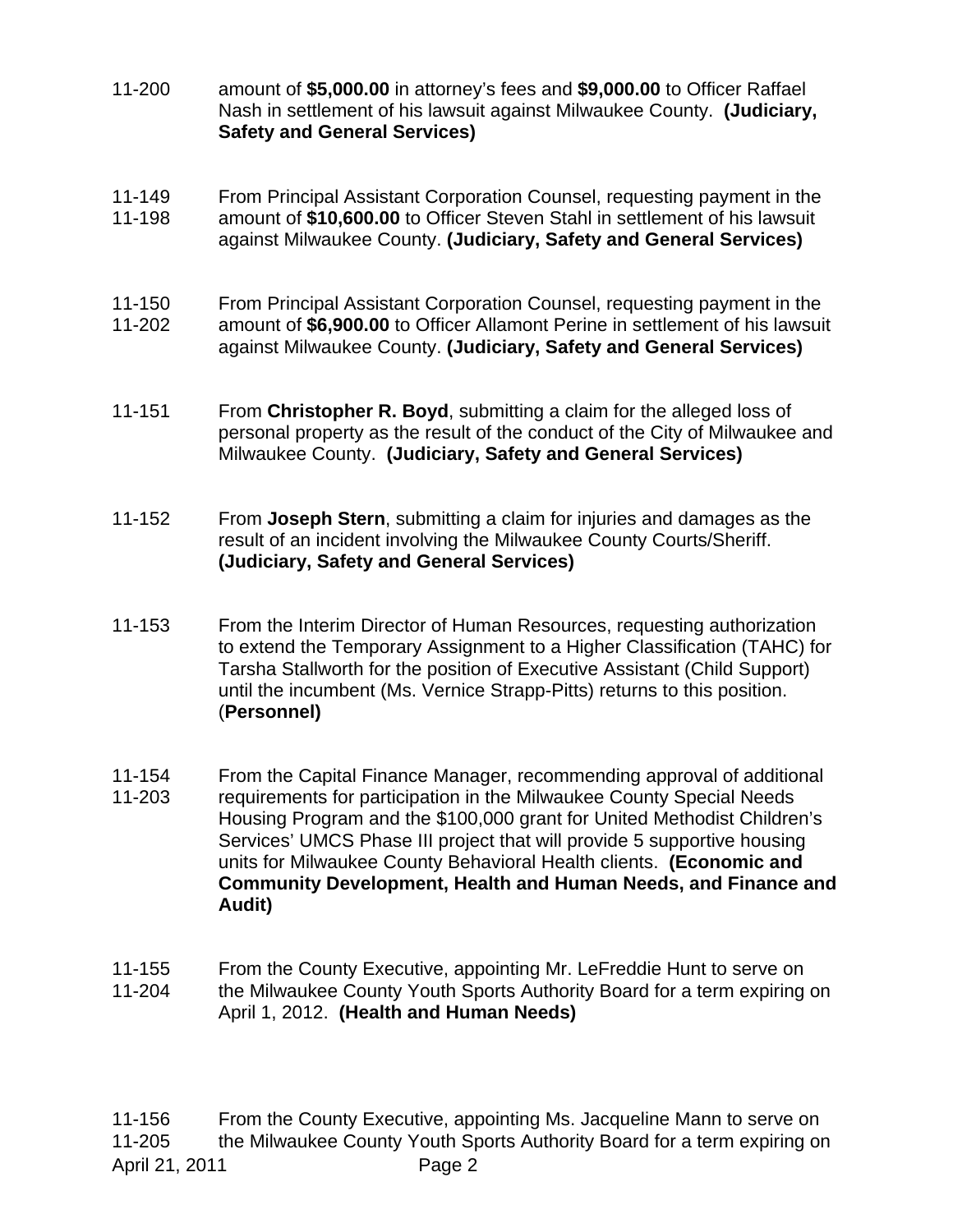## April 1, 2013. **(Health and Human Needs)**

- 11-157 11-206 From the County Executive, appointing Ms. Kathy Malone to serve on the Milwaukee County Youth Sports Authority Board for a term expiring on
	- April 1, 2012. **(Health and Human Needs)**
- 11-158 11-207 From the County Executive, appointing Ms. Terry Perry to serve on the Milwaukee County Youth Sports Authority Board for a term expiring on April 1, 2013. **(Health and Human Needs)**
- 11-159 11-101 From the Interim County Executive, appointing Rev. Gary B. Manning to the Milwaukee County Ethics Board. Rev. Manning is being appointed to the vacancy created by the term expiration of Mr. Paul Hinkfuss. Rev. Manning's term will expire February 28, 2017. **(Judiciary, Safety and General Services)**
- 11-160 11-139 From the Interim County Executive, appointing Ms. Lois Redic to serve on the Milwaukee County Federated Library System Board of Directors. She will be filling the vacancy created by Ms. Sue Breier. Ms. Redic's appointment will be from 3/1/11 through 12/31/14. **(Parks, Energy and Environment)**
- 11-161 11-197 From the Office of the Sheriff, requesting authorization to apply for and accept Homeland Security grant funding in the amount of \$151,151. **(Judiciary, Safety and General Services)**
- 11-162 From the Director of the Zoo, amending Section 15.17(2)(ee) to Milwaukee
- 11-211 County General Ordinances to increase the imprest fund for the Zoo to \$75,000 for the months of April through November. **(Finance and Audit)**
- 11-164 11-219 From the County Board Chairman, appointing Mr. Dean Muller to the Milwaukee County Pension Board replacing Mr. Donald A. Cohen for a term expiring April 30, 2014. **(Personnel)**
- 11-165 11-220 From the County Board Chairman, appointing Mr. Donald A. Cohen to the Milwaukee County Pension Study Commission to replace Mr. Dean Muller's anticipated vacated seat and fill the unexpired portion of his term expiring April 30, 2012. **(Personnel)**
- 11-166 11-217 From the Interim Director, Department of Family Care (DFC), requesting authorization to disburse funds in accordance with the Medicaid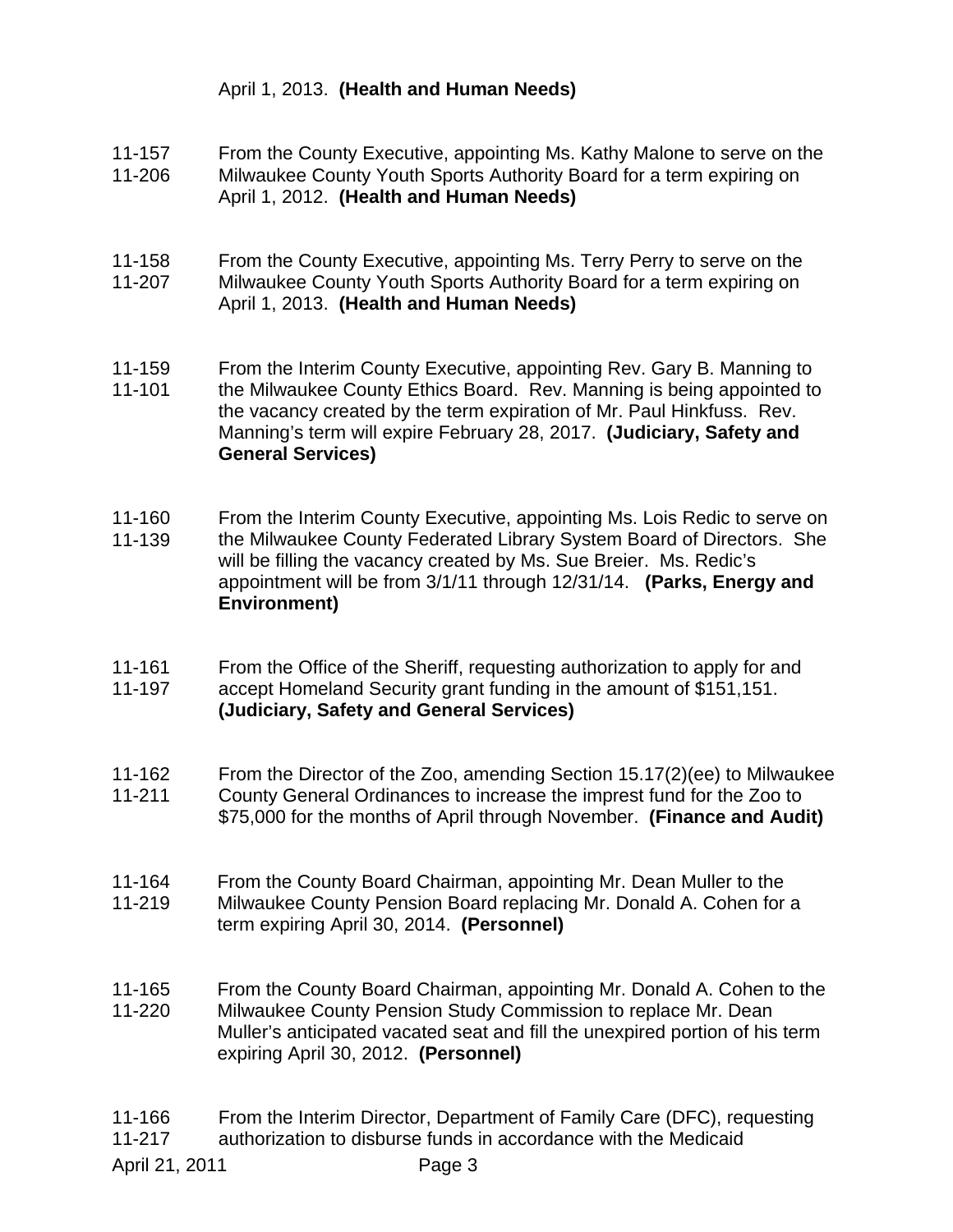Infrastructure Grant (MIG) received on behalf of Milwaukee County for certain vocational services provided in 2010 and for authorization to execute a contract accepting and to disburse grant funds from the State of Wisconsin Department of Health Services for certain vocational services to be provided in 2011. **(Health and Human Services)** 

- 11-167 11-218 From the Interim Director, Department of Family Care (DFC), requesting authorization to sign and submit an application and pay applicable application fees, on behalf of Milwaukee County for copyright registration of the MIDAS Computer Program, developed by Milwaukee County to support the operation of the Managed Care Organization (MCDO) with the U.S. Copyright Office. **(Health and Human Services)**
- 11-169 11-221 From the Employee Benefits Workgroup, requesting authorization to implement, as soon as permitted by law, wage and benefit policies for active employed members of AFSCME District Council 48 by amending Sections 17.10, 17.14, and 17.16 of the Milwaukee County Code of General Ordinances. **(Finance and Audit and Personnel)**
- 11-170 ORD 11-4 From Corporation Counsel, requesting authorization to amend Sections 201.24(4.1) of the Milwaukee County Code of General Ordinances as it pertains to certain pension benefit enhancements for non-represented employees. **(Finance and Audit, Pension Study, and Personnel)**
- 11-171 From Director, UW- Extension, Cooperative Extension, requesting
- RES 11- 226 authorization to execute a Professional Services contract between Milwaukee County and the University of Wisconsin-Extension in the amount of \$160,870 for the period commencing January 1, 2011 through December 31, 2011. **(Parks, Energy and Environment)**
- 11-175 11-224 From the Interim Director, Department of Health and Human Services, requesting to abolish one position of Accounting Supervisor MCHCP position and create one position of Accountant 4 (NR) position. **(Finance and Audit, Personnel, DAS-Administrative Services and Division of** 
	- **Human Resources)**
- 11-177 11-225 From the County Board Chairman, re-appointing Mr. John Gurda to the Milwaukee County Parks Advisory Commission for a term expiring August 1, 2013. **(Confirmation)**
- 11-178 11-226 From the County Board Chairman, re-appointing Mr. Henry Hamilton III to the Milwaukee County Parks Advisory Commission for a term expiring August 1, 2013. **(Confirmation)**